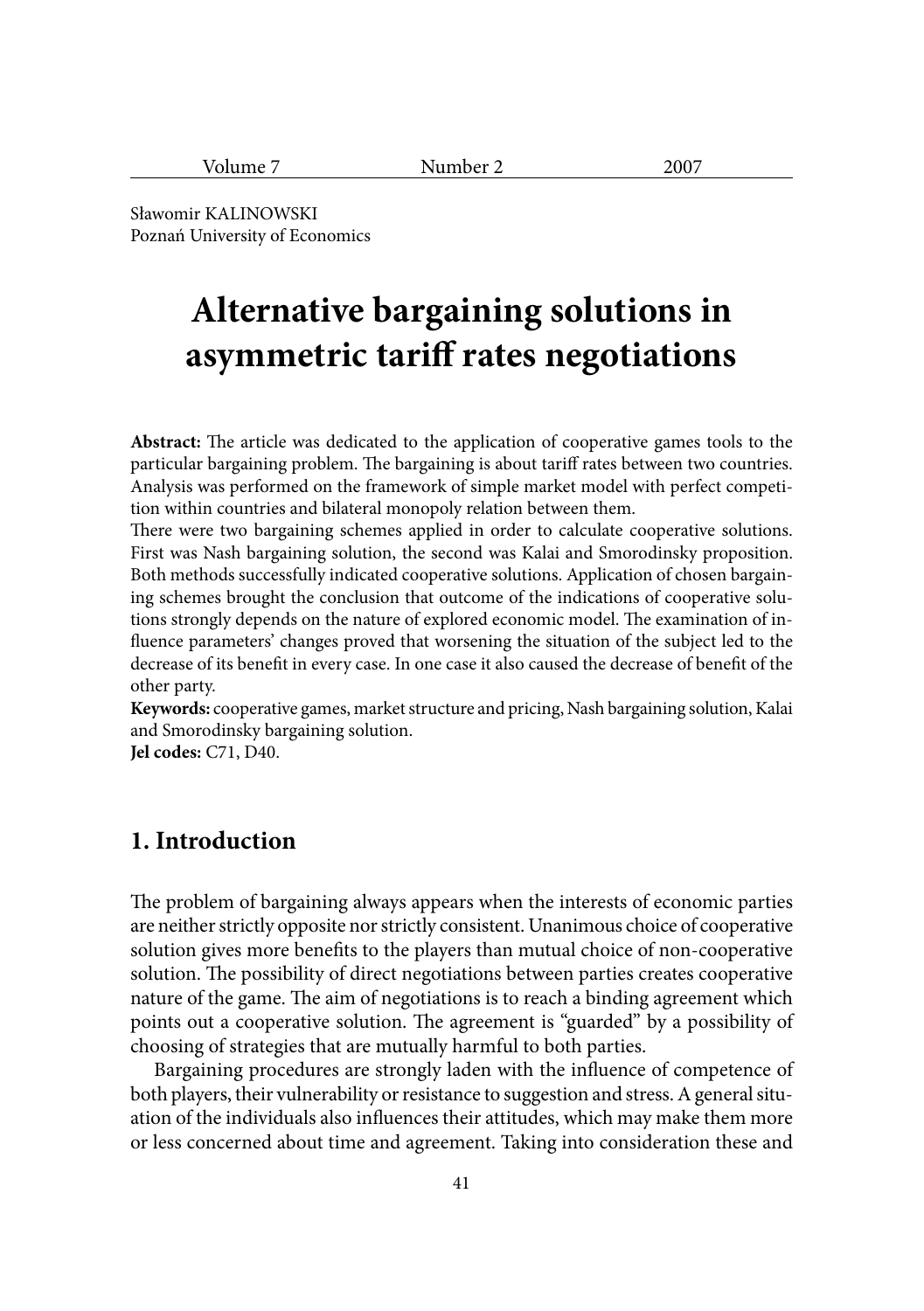other factors which have not been named here, makes it difficult, if at all possible, to build a model for a bargaining situation. If anyway, we assume that the parties agree to appoint an objective arbiter who will show a just and profitable for both parties solution of a bargaining problem, the solution of this situation will mean building a scheme which should be used by the arbiter. There are many methods of indication of the cooperative solution. Two of the most eminent are Nash bargaining solution (1950, 1953) and Kalai-Smorodinsky bargaining scheme (1975). Both these methods, based on axiomatic approach were applied within this study.

Tariff rates negotiations are carried out by countries or integration groups. Tariff rates determine prices of imported goods, their quantity in international trade, profits for exporting companies and budget income of the importing country. Decisions about tariff rates are of great importance for the economy, even if we limit ourselves to the economic categories being under the direct influence of these decisions.

The purpose of this paper is to find an answer to the question, whether the chosen bargaining schemes can be applied for effective indication of cooperative solutions in negotiations on tariff rates. The achievement of the aim of this study was followed by the presentation of applied bargaining schemes and the formulation of the model producing benefit functions of both subjects of negotiations. Each of these two functions depends on two variables: tariff rates of bargaining countries. The article also presents the influence of the variability of the parameters of the model on the choice of cooperative solutions.

#### **2. Bargaining solutions**

A two-person bargaining situation was defined in a classic article by Nash as "the opportunity to collaborate for mutual benefi t in more than one way. In the simpler case, no action taken by one of the individuals without the consent of the other can affect the well-being of the other one" (Nash, 1950a). As the examples of such actions, Nash gives: bilateral monopoly, duopoly, pay negotiation between employer and labour union and state trading between two nations. The latter will undergo a detailed analysis. But before that, let us take a closer look at the proposal by Nash.

The logic of the bargaining solution is based on a series of assumptions whose realization enables to construct a model of a bargaining situation. Firstly, one has to characterize the individuals participating in this situation. They are rational, their benefit functions are defined, are equal in bargaining skills and have a full knowledge of the choice parameters of the other. The second category of assumptions refers to the set of solutions (*S*) constituting benefi t pairs for each partner, which can be achieved depending on the decisions made by them. According to Nash this set must be compact and convex (Nash, 1950a). The compactness causes that the set of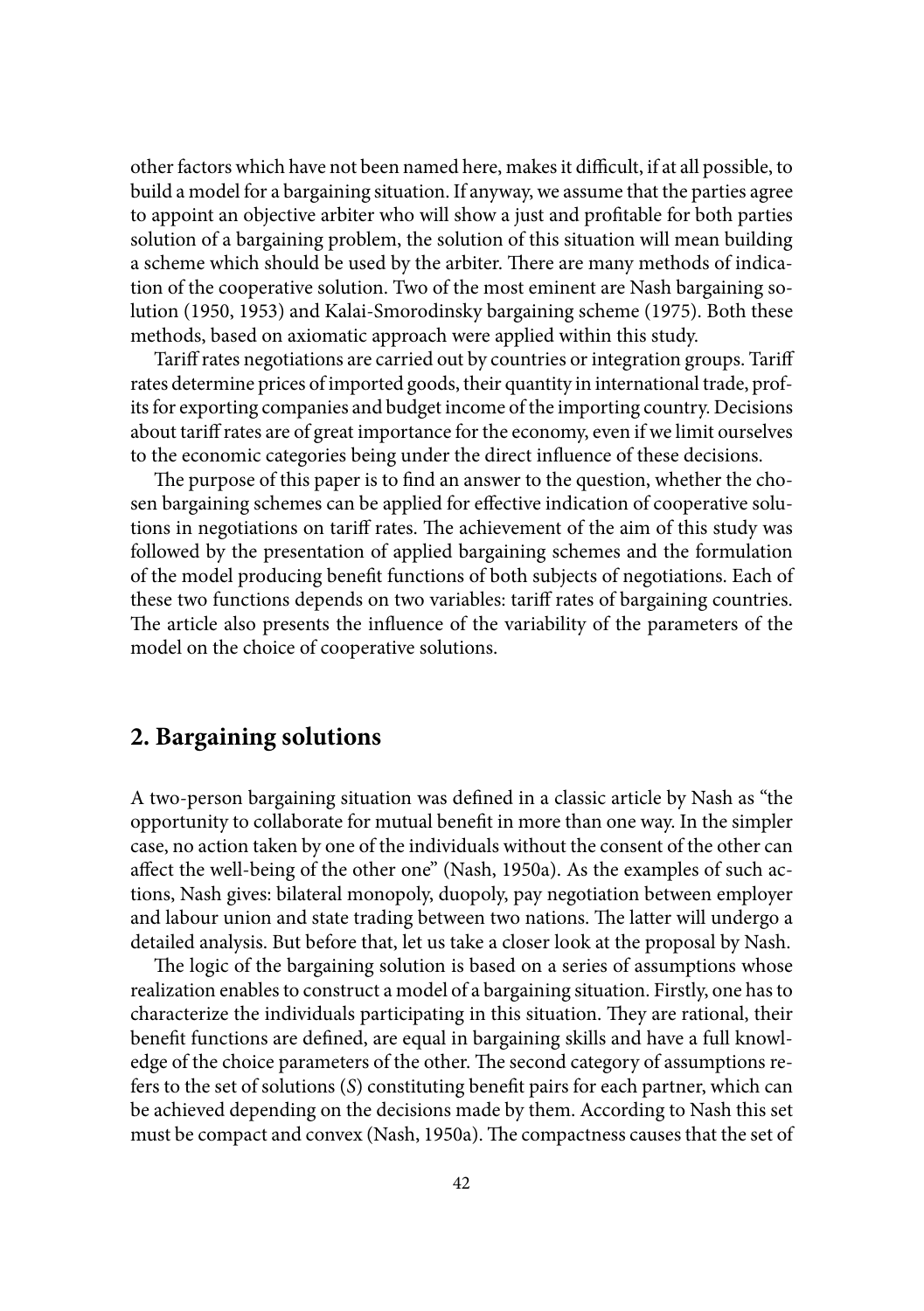solutions is bounded and can be closed in a suitably large square of Euclidean space. This implies that each continuous benefit function of one individual assumes the maximum value of the set for the given benefit of the other individual. The compactness of the set of solutions makes it possible, for a given solution, to find an alternative which increases benefit of at least one individual without decreasing the benefit of the other, only within one set. This can never happen by finding a solution which is the effect of a suitable mixture of strategies.

An important point in the set of solutions is the situation when there is a lack of cooperation between the individuals. The benefit functions at this point equal zero. Benefit increments reached by the individuals due to the cooperation will use this point as *status quo*. In other words *status quo* is a non-cooperative solution, to which the individuals may come back in case of bargaining failure. Setting zero coordinates of *status quo* is possible thanks to the assumption of the possibility of linear transformation of the set of solutions, which will not influence the choice of bargaining solution.

Nash claimed that in the set of solutions there is one solution which will bring each individual the benefit they expect. Thus, it can be assumed that rational individuals will agree to this or equivalent solution. There is a point which will be called a bargaining solution *N*(*S*), belonging to the set of accessible solutions and treated by the individuals as mutually profitable. By finding the conditions characterizing the bargaining solution, Nash determined a simple method of assigning it.

The first condition is the consequence of the assumption of the individuals' rationality. If there exists a solution in the set *S*, such that there is another solution such as  $u_1(\beta) > u_1(\alpha)$  and  $u_2(\beta) > u_2(\alpha)$  then  $\alpha \neq N(S)$  ( $u_i$  is the benefit function of subject i). This condition reflects the intention of the rational individuals to maximize the benefit within the frames of the agreed bargaining solution. Moreover, it limits the search for the bargaining solution to such subset *S*, in which all the points satisfy Pareto optimum criterion. In the geometrical sense the bargaining solution can be found in the right hand upper corner of the set *S*.

The second condition refers to the independence from the limitation of the set of solutions. If the set *V* includes the set *S* and *N*(*V*) belongs to *S*, then *N*(*V*) = *N*(*S*). If the bargaining solution is determined for the larger set *V* and belongs to the smaller set *S*, which is a sub set of *V*, then it is a bargaining solution for the smaller set. From all of the conditions, this one seems to be the most surprising. The others are a natural consequence of the accepted assumptions. Nash justified the use of this condition by claiming that if *N*(*S*) is a bargaining solution for the larger set, then deleting from it certain solutions assented inaccessible (the set *S* is formed), does not lead to the change of indication.

The condition of independence from the limitation of the set of solutions raised most controversies. The instances to refute its justification are given by Straffin (Straffin, 2001, p. 136), Raiffa (Luce, Raiffa, 1964, pp. 125-131) and Kalai and Smorodinsky (Kalai, Smorodinsky, 1975). The critique of the conditions of Nash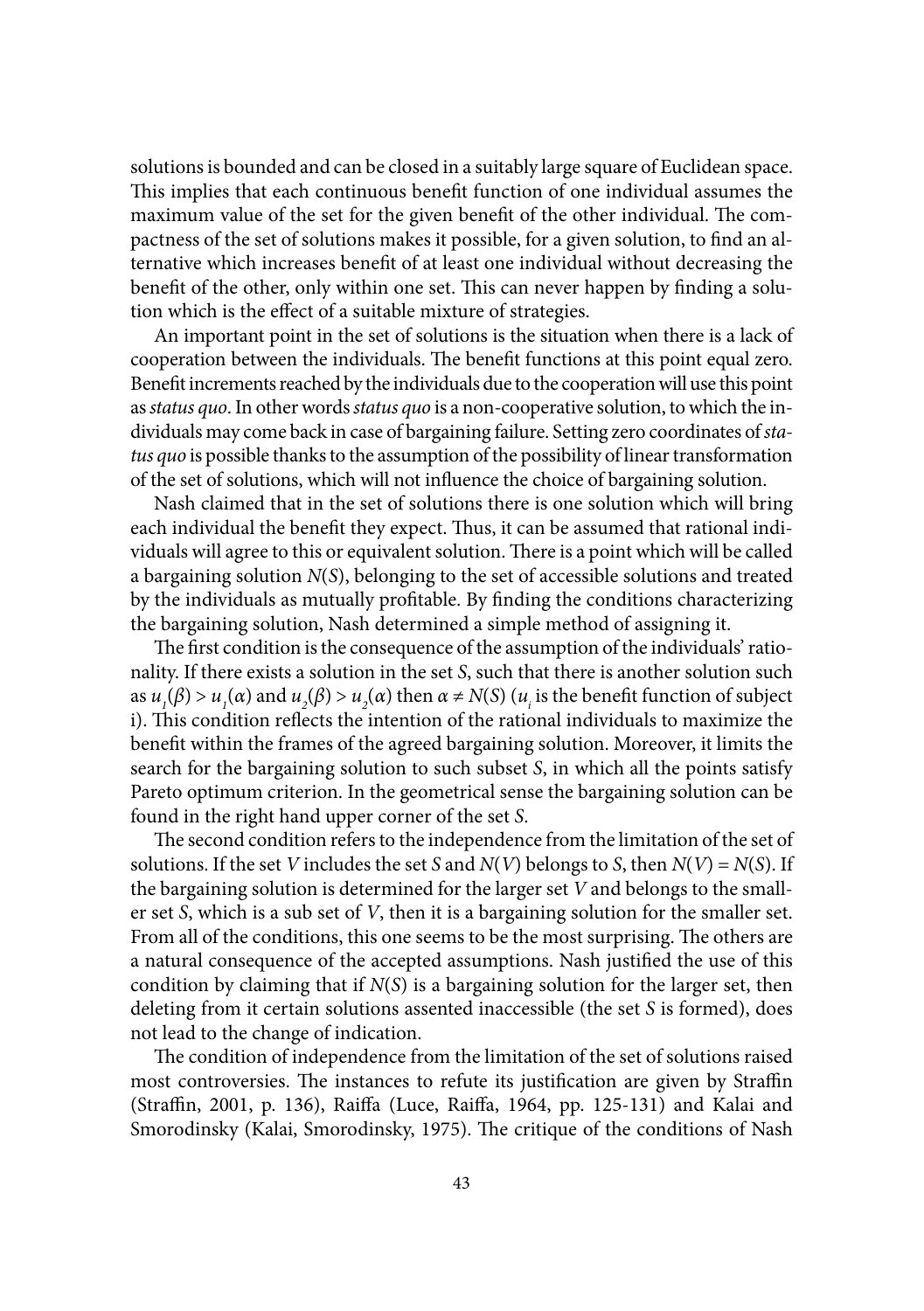bargaining solution led the latter to formulate their own, alternative scheme, which will be presented later.

The third condition refers to the symmetry of the set *S*. If it includes a point with coordinates (*a*, *b*) then it also includes point (*b*, *a*). If *S* is symmetrical and functions *u*, and *u*<sub>2</sub> reflect its symmetry, point  $N(S)$  has identical coordinates for each of the players (*a*, *a*). In other words, it lies on the line  $u_1 = u_2$ . This condition means the equal potential and bargaining skills of both individuals. In consequence, Nash bargaining solution is independent of the linear transformation of bargaining set.

Using the assumptions and three conditions based on them, Nash proved that the only criterion to determine point *N*(*S*) is the maximization of the product  $u_1u_2$ in the first quarter in the system of coordinates, assuming the *status quo* in the zero point of Euclidean space. The compactness of the set *S* guarantees that such a point exists, its convexity makes it unique.

Nash developed his concept of bargaining solution in the second article about this problem (1953). He did not change the essence of the proposed solution. The new elements of the concept were setting the bargaining solution in the paradigm of game theory, he also gave them the form of axiom and specified *status quo* as the point of optimal threats.

The most essential supplement was the indication of the point of optimal threats as *status quo.* He was confident about this approach because he observed that a threat was an alternative solution in case negotiations failed. Each party can threaten that if negotiations fail they will use the threatening strategy. Players will formulate their threats in such a way that they could get the best *status quo* bearing in mind that the opponent will do the same. Choosing the threat strategy becomes thus a game similar to zero sum game, in which payoffs for the given pairs of strategies are subtractions of respective payoffs of the game, in which we look for a bargaining solution. Harm done to an opponent is benefit for the individual who does it. Optimal threat strategies are the solution of this game.

Applicability of Nash bargaining solution was presented with the analysis of quantity-variation duopoly from the standpoint of game theory (Mayberry, Nash, Shubik, 1953). The cooperative solution was determined, using the described scheme. In the first place, continuous payoff functions were determined for both individuals, referring to the chosen strategies (production and sales quantity). Each function depended on two variables:  $\Pi_1(q_1, q_2)$  and  $\Pi_2(q_1, q_2)$ . To determine the optimal set in Pareto sense and optimal threats set one has to find pairs of strategies  $(q_{1}, q_{2})$ , for which Jacobi determinant equals zero:

$$
|J| = \begin{vmatrix} \frac{\partial \Pi_1}{\partial q_1} & \frac{\partial \Pi_1}{\partial q_2} \\ \frac{\partial \Pi_2}{\partial q_1} & \frac{\partial \Pi_2}{\partial q_2} \end{vmatrix} = 0.
$$
 (1)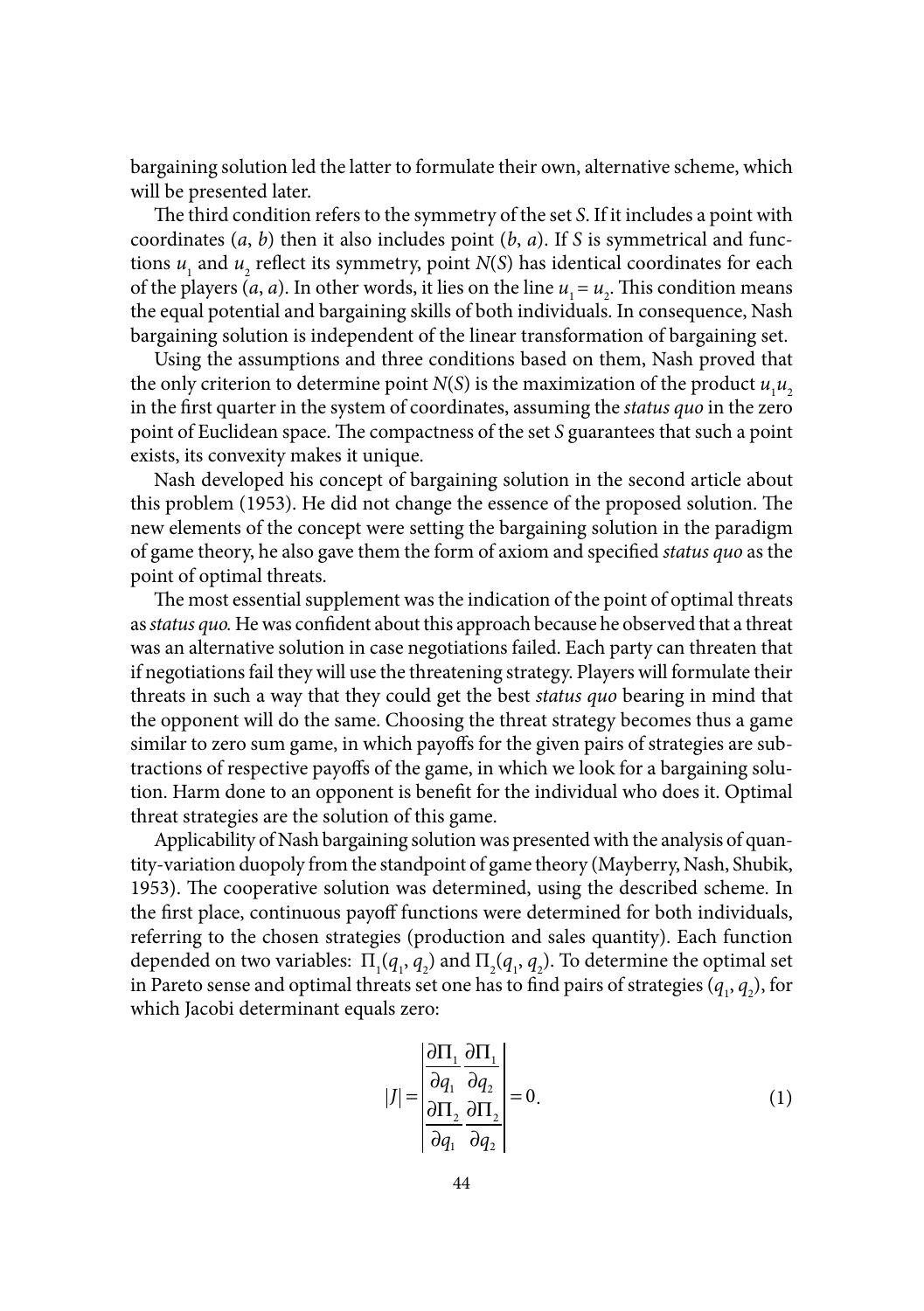The next step was to determine a bargaining solution and an accompanying optimal threat point so that the sum of slopes of the tangent to the optimal set in Pareto sense at the point of bargaining solution and the line linking this point with its respective point of optimal threat, equals zero.

Nash's axiom on independence of irrelevant alternatives caused controversies among game theory scientists. There appeared many examples of games showing that, with the enlargement of the set of solutions *S* with the same *status quo* point, Nash bargaining solution disturbs the principle of fairness. Neglecting this principle makes it very difficult to reach the acceptance of both parties as to the particular cooperative solution. One of the most eminent examples of such criticism was the study of E. Kalai and M. Smorodinsky (1975).

They started from the extended Nash bargaining scheme (1953). The authors accepted three of his axioms: Pareto optimality of bargaining subset, symmetry of the set of solutions S and invariance with respect to affine transformation. They rejected the axiom of independence of irrelevant alternatives supporting this approach with the opinion of Luce and Raiffa (1964, s. 124).

Kalai and Smorodinsky substituted the rejected axiom with the axiom of monotonicity. The formulation of this axiom was preceded by the definition of the point *m*(*S*) with coordinates:

$$
u_{am}(S) = \sup \{ u_a \in \mathbb{R} : \text{ for any } u_b \in S \},\tag{2}
$$

$$
u_{bm}(S) = \sup \{ u_b \in \mathbb{R} : \text{ for any } u_a \in S \}. \tag{3}
$$

Coordinates of point  $m(S)$  are the highest payoffs both players can obtain in the set of solutions *S*.

In a given bargaining pair that consists of status quo *T*(*S*) and the set of solutions *S*, Kalai and Smorodinsky formulated their own axiom of monotonicity. It states that, if for every payoff available for player A, maximum payoff available for the player B rises, then the payoff within the cooperative solution attributed to the latter should also rise. Obviously, the axiom works analogically also in favor of player A.

Further, Kalai and Smorodinsky proved that there is only one bargaining scheme that fulfils all four axioms, presumed by the authors. It is the function that attributes to every bargaining pair (*T*(*S*), *S*) the cooperative solution *KS*(*S*) emerged as the intersection of Pareto optimal subset of the set S and the positively sloped diagonal of the smallest rectangle containing points *T*(*S*) and *m*(*S*).

The nature of both chosen bargaining schemes is shown on Figure 1. The set of solutions *S* is the polygon drawn with the continuous line. The Pareto optimal subset was indicated as the bolded side. Nash bargaining solution is located in the intersection of the line which joins it with the *status quo* and the Pareto optimal subset. It maximizes the product  $(u_{aN} - u_{aT})(u_{bN} - u_{bT})$ . The following condition must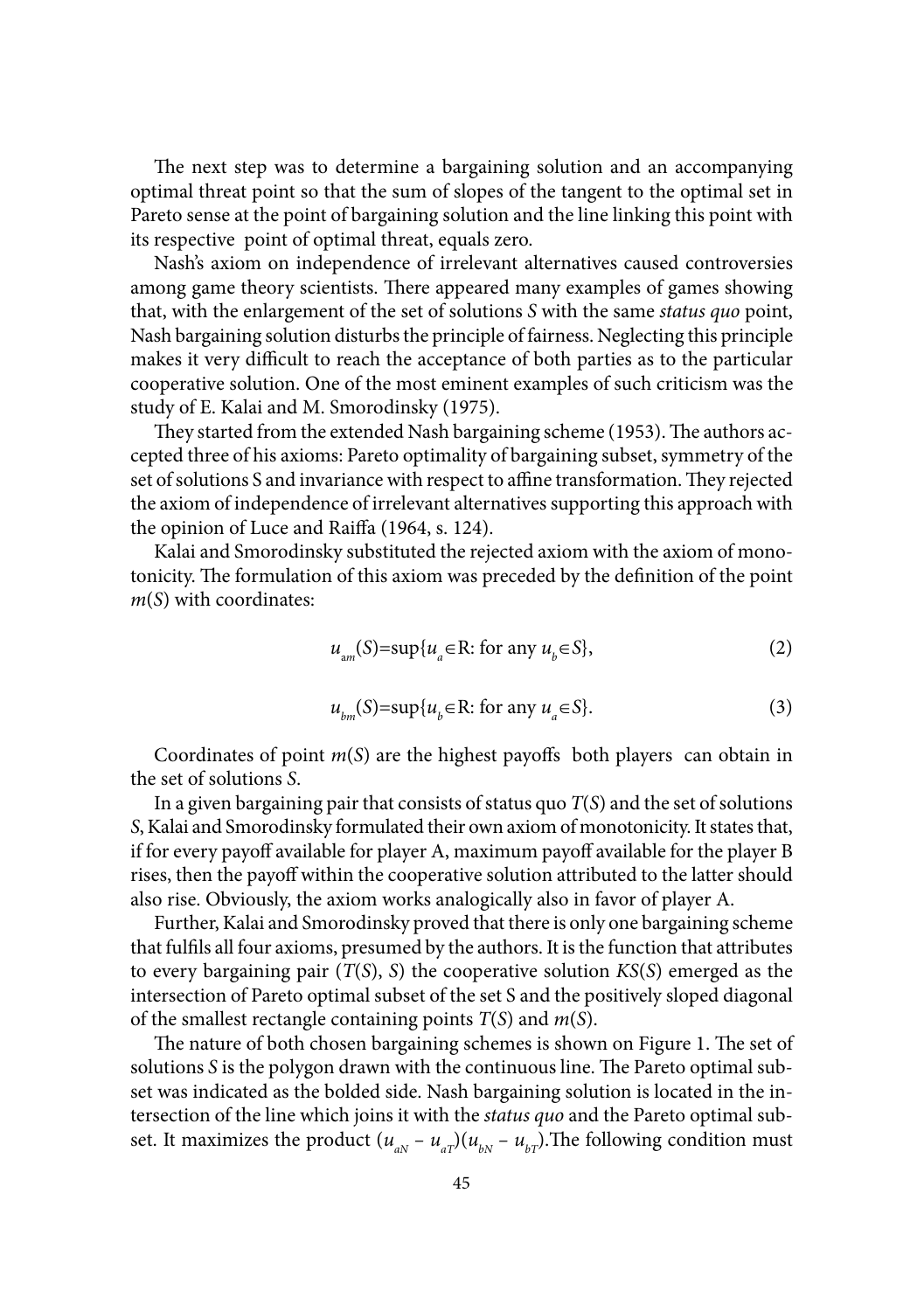

**Figure 1. Comparison of cooperative solutions** Source: Own study based on (Nash, 1953) and (Kalai, Smorodinsky, 1975)

be satisfied: the slope of the Pareto optimal subset at point  $N(S)$  plus the slope of the line joining  $T(S)$  with  $N(S)$  equal zero. The Kalai and Smorodinsky proposition emerges as the intersection of the Pareto optimal subset and the positively sloped diagonal of the smallest rectangle containing *status quo* and point *m*(*S*).

# **3. Model presentation**

The subject of the analysis is the situation of tariff rate bargaining between two countries A and B. To make it simpler it has been assumed that country A is an exclusive producer of goods whose only consumers live in country B. The quantity of these goods will be denoted by  $q_{\scriptscriptstyle a}$ . On the other hand, the goods produced exclusively by country B will be bought by customers in country A  $(q_b)$ . This situation is nearly the same as double bilateral monopoly. Producers on the analyzed markets are so dispersed that they can be treated as perfectly competitive. Market equilibriums will set at the points of equal demand and supply.

Demand functions in countries A and B are expressed by respective equations:

$$
p_a(q_b) = a - bq_b,\tag{4}
$$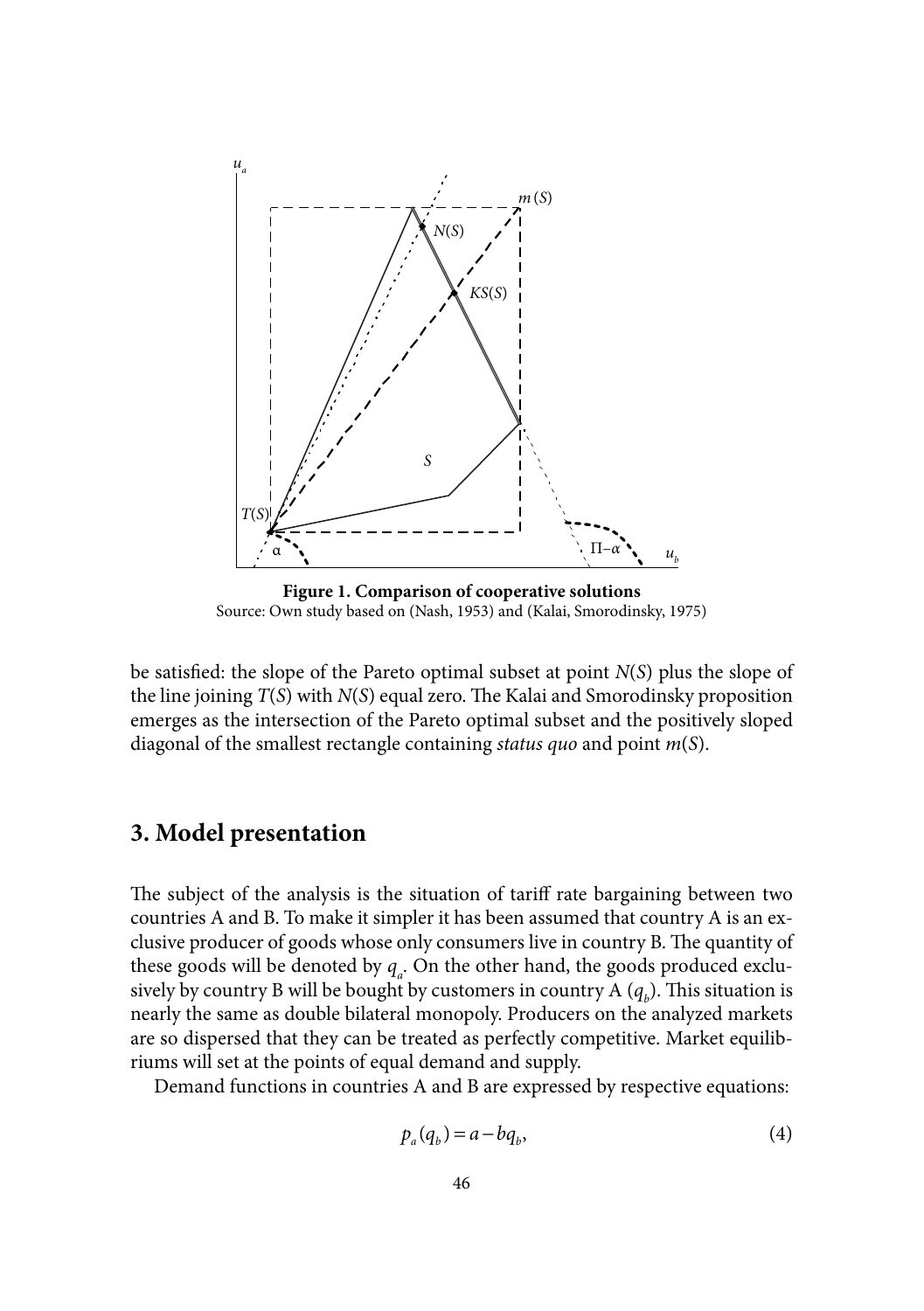$$
p_b(q_a) = a' - b' q_a,
$$
\n<sup>(5)</sup>

where:

*pa* – price of goods consumed in country A,

 $p_{\scriptscriptstyle b}$  – price of goods consumed in country B,

*a, b, a', b'* – positive constants.

Functions of aggregated supply of companies from countries A and B are respectively:

$$
p_b(q_a)(1 - D') = c' + d'q_a,
$$
\n(6)

$$
p_a(q_b)(1 - D) = c + dq_b,
$$
\n(7)

where:

*D'* – import tariff rate in country B taking values from interval < 0,1), *D* – import tariff rate in country A taking values from interval  $< 0.1$ ), *c, d, c', d'* – positive constants.



**Figure 2. Demand in country A for the good produced in country B and its supply** Source: Own study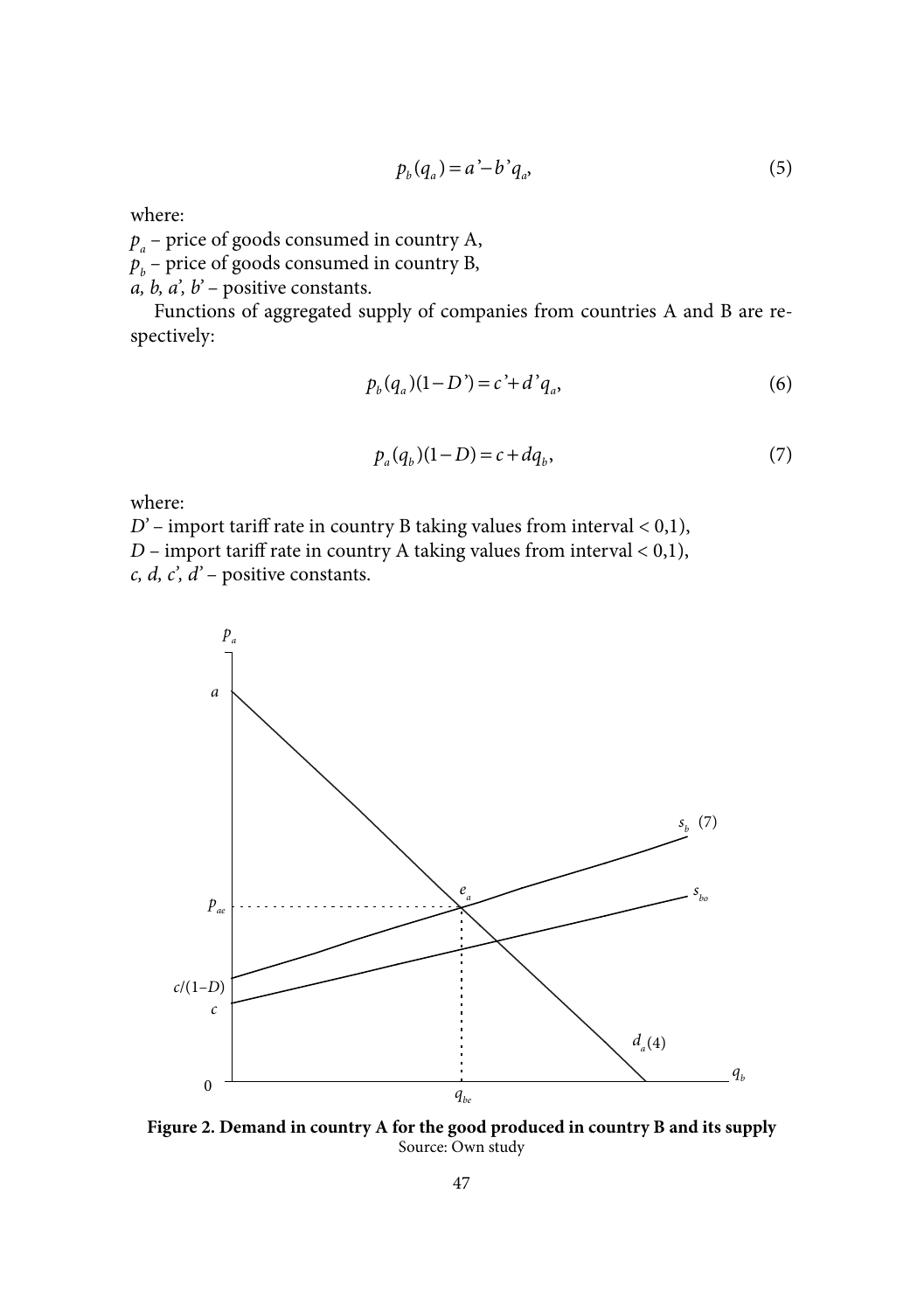According to the assumptions, in country A, demand described by equation (4) meets the supply described by the equation (7). In country B demand described by equation (5) and supply from equation (6) decide about the equilibrium.

Figure 2 shows the situation in the market in country A. In order to indicate the influence of import tariff rates on the function, curve  $s_{i,j}$ , which shows how the figure would look like at the zero tariff rate, was marked. Market equilibrium is set at point  $e_a$  with coordinates ( $q_{be}$ ,  $p_{ae}$ ). Numbers of equations are given next to demand and supply curves which are described by them.

The same situation is in the market in country B. It is depicted in Figure 3.



**Figure 3. Demand in country B for the good produced in country A and its supply** Source: Own study

The character of the supply function, which takes into consideration the influence of tariff rates, causes that the quantity and price in equilibrium point on both markets are functions of the value of these rate. The forms of these functions are as follows:

$$
q_{be}(D) = \frac{a(1-D)-c}{b(1-D)+d},\tag{8}
$$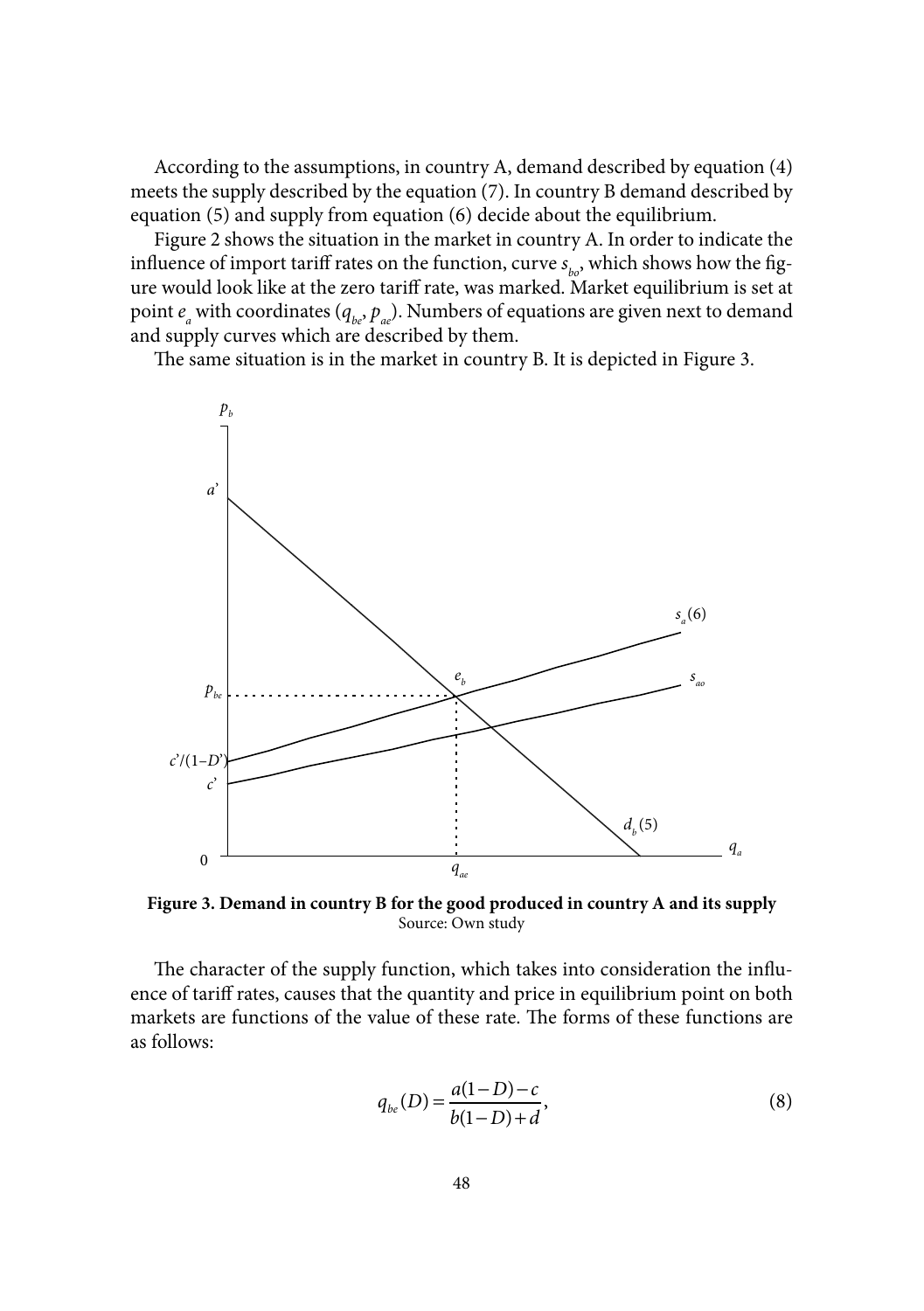$$
p_{ae}(D) = a - b \frac{a(1 - D) - c}{b(1 - D) + d},
$$
\n(9)

$$
q_{ae}(D') = \frac{a'(1-D') - c'}{b'(1-D') + d'},
$$
\n(10)

$$
p_{be}(D') = a'-b'\frac{a'(1-D')-c'}{b'(1-D')+d'}.\tag{11}
$$

The subject's benefits have been given a wide meaning while defining the benefits of both countries from the trade exchange. In consequence it comprises different components in terms of quality and subject. However, each of these components can be expressed in quantity form, depending on the level of country's own and partner's tariffs rates. The components of benefit function are: consumer's surplus realized on imported goods, producer's surplus realized by export companies and income from import customs duties.

Consumer's surplus has been set, according to its graphic interpretation, as the area between the demand curve and the equilibrium price in the goods quantity from zero to the equilibrium point (Blaug, 2000, p. 364). The area between points *a*,  $e_a$  and  $p_{ae}$  represents consumer's surplus in country A. Analogically, in country B the area of the triangle  $\Delta a^{\prime}e_{\mu}p_{\nu e}$  will represent consumer's surplus.

Producer's surplus is a profit achieved by companies. If in both markets there is perfect competition, then the aggregated supply function is simultaneously the aggregated function of marginal cost of all the companies. The sum of their profits can be calculated as a definite integral over produced (and sold) quantity of the function which is the difference of equilibrium price and marginal cost in the interval from zero to equilibrium quantity:

$$
\Pi_f(q_e) = \int_0^{q_e} \left( p_e - KM(q) \right) dq. \tag{12}
$$

The area between the equilibrium price and demand curve in the interval up to the point of equilibrium will be a graphic representation of producer's surplus. Producers from country A will realize a surplus represented by the area of the triangle with the vertices at  $p_{bc}$ ,  $e_b$  and  $c'$ /(1 *– D*'). In the case of producers from country B it will be the area limited by points  $p_{ae}$ ,  $e_{a}$  and  $c/(1 - D)$ .

Income from customs duties will be a simple product of import value and a respective tariff rate. Benefit functions of both countries will have the following form (components are presented according to the order of appearance in the text):

$$
\Pi_a(D, D') = \frac{1}{2} b q_{be}(D)^2 + \frac{1}{2} \left( p_{be}(D') - \frac{c'}{1 - D'} \right) q_{ae}(D') + p_{ae}(D) q_{be}(D)D \quad (13)
$$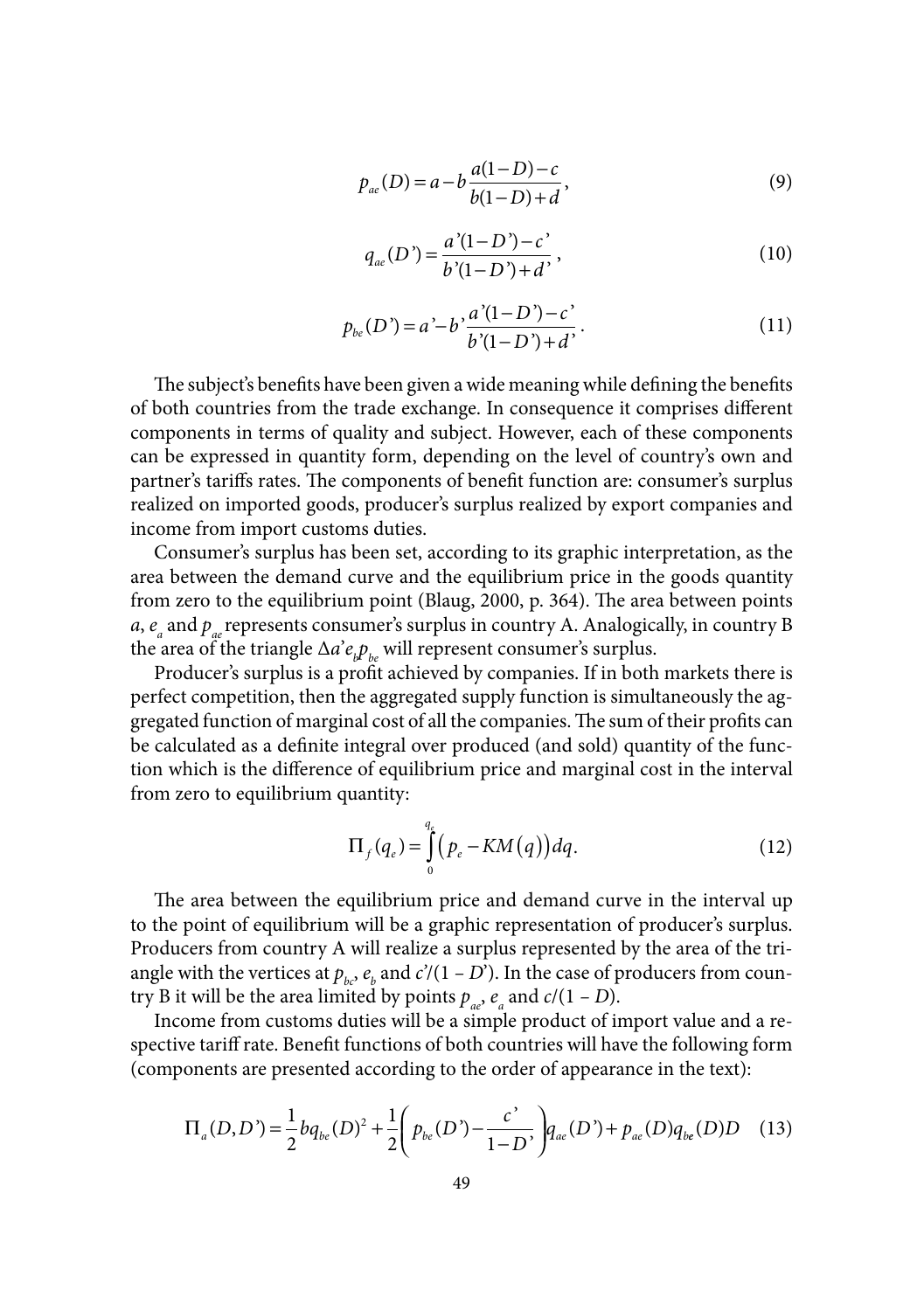$$
\Pi_b(D, D') = \frac{1}{2} b' q_{ae}(D')^2 + \frac{1}{2} \left( p_{ae}(D) - \frac{c}{1 - D} \right) q_{be}(D) + p_{be}(D') q_{ae}(D') D'. \tag{14}
$$

Benefit functions for both countries depend on their own tariff rates and the rates of the partner country. The achieved benefit level depends not only on their own decisions but on their trade partner's, too. That creates a situation where decisions are made in conditions of uncertainty. "Such uncertainty appears when one or two actions have as an outcome, the set of certain possible results, in which, however, probabilities of these results are completely unknown or it does not make any sense to talk about probabilities"(Luce, Raiffa, 1964, p. 22). This is a situation when we can speak about a strategic game whose solution requires using the tools of game theory. One of them is determining a cooperative solutions according to the chosen bargaining schemes.

## **4. Determination of a cooperative solution**

Indication of alternative cooperative solutions was performed on a model developed from the previous study of the author (due to be published in 2007). In a basic form, demand and supply functions are the same for both countries. Following versions will vary with respect of important parameters of the model. The unilateral change of parameters will affect the cooperative solutions. The consequences of  $a > a'$ ,  $c > c'$  and  $d > d'$  will be examined.

Functions whose general forms were presented in equations (4–7) have been specified in the following way:

$$
p_a(q_b) = 100 - 2q_b, \qquad (15)
$$

$$
p_b(q_a) = 100 - 2q_a, \t\t(16)
$$

$$
p_b(q_a)(1 - D') = 20 + 0.5q_a, \qquad (17)
$$

$$
p_a(q_b)(1-D) = 20 + 0.5q_b.
$$
 (18)

Substituting the chosen values of tariff rates to the assigned benefit functions  $(15-18)$  we get a matrix form of a strategic game in a symmetric version<sup>1</sup>:

<sup>&</sup>lt;sup>1</sup> The range of variability was limited to 54%. First, with the tariffs higher than 80% equilibrium quantities were negative. Second, all the important values were within the taken range.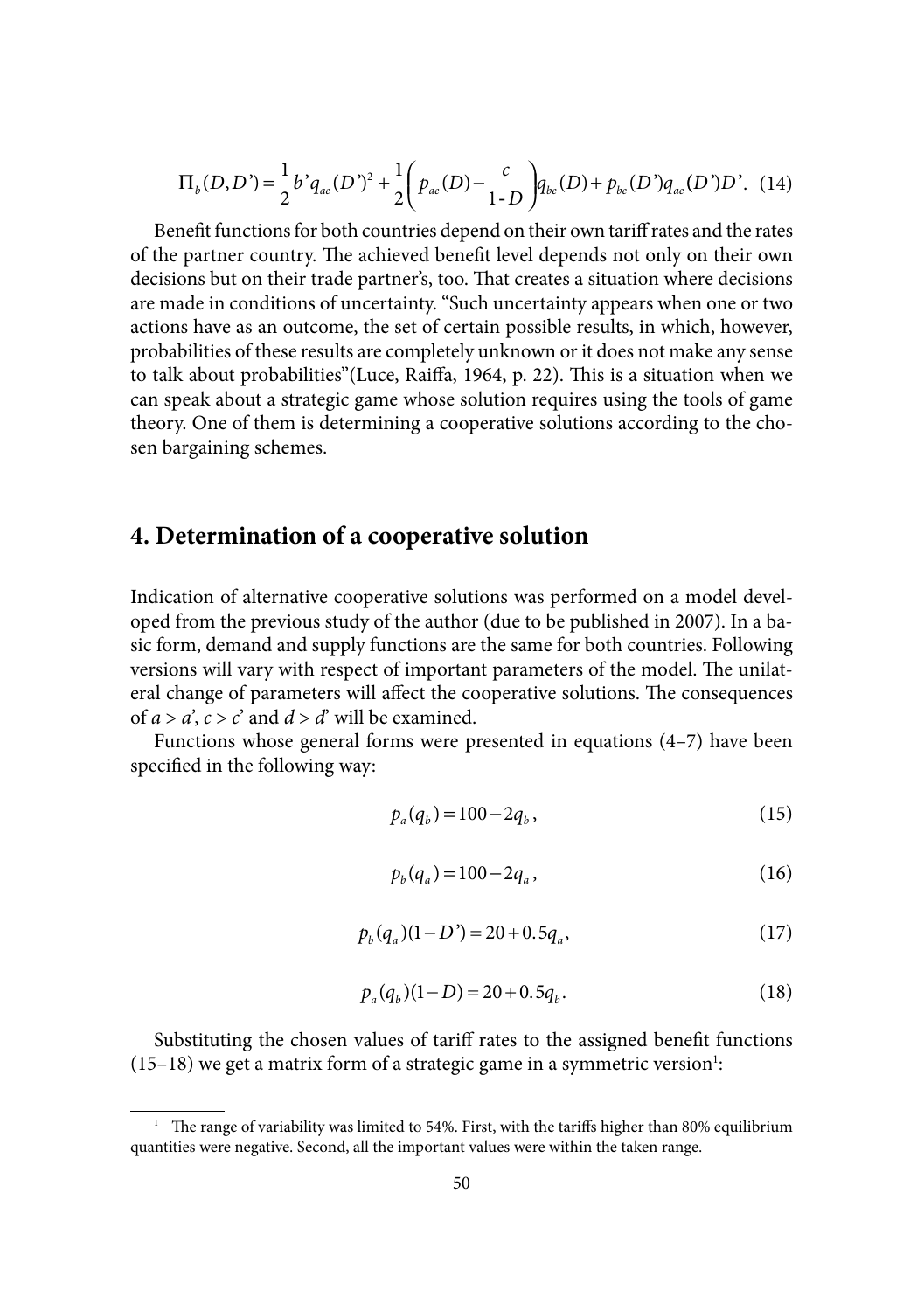| $\Pi$ a $(D,D')$                                                     |     | Tariff rate of country $A(D)$ |        |        |        |        |        |        |        |        |        |  |  |
|----------------------------------------------------------------------|-----|-------------------------------|--------|--------|--------|--------|--------|--------|--------|--------|--------|--|--|
|                                                                      |     | 0%                            | 6%     | 12%    | 18%    | 24%    | 30%    | 36%    | 42%    | 48%    | 54%    |  |  |
| $\widehat{\Theta}$<br>$\mathbf{a}$<br>country<br>ð<br>rate<br>Tariff | 0%  | 1280.0                        | 1272.9 | 1261.5 | 1244.5 | 1219.9 | 1185.3 | 1137.0 | 1069.6 | 975.3  | 842.3  |  |  |
|                                                                      | 6%  | 1301.0                        | 1294.4 | 1283.7 | 1267.4 | 1243.8 | 1210.2 | 1163.0 | 1097.1 | 1004.6 | 873.9  |  |  |
|                                                                      | 12% | 1322.2                        | 1316.3 | 1306.3 | 1290.9 | 1268.2 | 1235.8 | 1190.0 | 1125.6 | 1035.2 | 906.9  |  |  |
|                                                                      | 18% | 1343.5                        | 1338.3 | 1329.1 | 1314.6 | 1293.0 | 1261.8 | 1217.5 | 1155.0 | 1066.7 | 941.3  |  |  |
|                                                                      | 24% | 1364.4                        | 1359.9 | 1351.7 | 1338.2 | 1317.8 | 1288.0 | 1245.4 | 1184.9 | 1099.1 | 976.8  |  |  |
|                                                                      | 30% | 1384.1                        | 1380.6 | 1373.3 | 1361.0 | 1342.0 | 1313.8 | 1273.1 | 1214.8 | 1131.9 | 1013.1 |  |  |
|                                                                      | 36% | 1401.7                        | 1399.2 | 1393.1 | 1382.2 | 1364.7 | 1338.3 | 1299.7 | 1244.0 | 1164.2 | 1049.5 |  |  |
|                                                                      | 42% | 1415.6                        | 1414.3 | 1409.5 | 1400.1 | 1384.3 | 1360.0 | 1323.9 | 1271.2 | 1195.0 | 1084.8 |  |  |
|                                                                      | 48% | 1423.4                        | 1423.4 | 1420.2 | 1412.5 | 1398.8 | 1376.8 | 1343.5 | 1294.2 | 1222.3 | 1117.4 |  |  |
|                                                                      | 54% | 1421.1                        | 1422.7 | 1421.3 | 1415.6 | 1404.3 | 1385.2 | 1355.1 | 1309.8 | 1242.8 | 1144.1 |  |  |

Table 1. Benefit values of country A

Source: Own study.

Table 2. Benefit values of country **B** 

| $\Pi b(D,D')$                                                               |     | Tariff rate of country $A(D)$ |        |        |        |        |        |        |        |        |        |  |  |
|-----------------------------------------------------------------------------|-----|-------------------------------|--------|--------|--------|--------|--------|--------|--------|--------|--------|--|--|
|                                                                             |     | 0%                            | 6%     | 12%    | 18%    | 24%    | 30%    | 36%    | 42%    | 48%    | 54%    |  |  |
| $\widehat{\Theta}$<br>$\mathbf{a}$<br>country<br>$\sigma$<br>rate<br>Tariff | 0%  | 1280.0                        | 1301.0 | 1322.2 | 1343.5 | 1364.4 | 1384.1 | 1401.7 | 1415.6 | 1423.4 | 1421.1 |  |  |
|                                                                             | 6%  | 1272.9                        | 1294.4 | 1316.3 | 1338.3 | 1359.9 | 1380.6 | 1399.2 | 1414.3 | 1423.4 | 1422.7 |  |  |
|                                                                             | 12% | 1261.5                        | 1283.7 | 1306.3 | 1329.1 | 1351.7 | 1373.3 | 1393.1 | 1409.5 | 1420.2 | 1421.3 |  |  |
|                                                                             | 18% | 1244.5                        | 1267.4 | 1290.9 | 1314.6 | 1338.2 | 1361.0 | 1382.2 | 1400.1 | 1412.5 | 1415.6 |  |  |
|                                                                             | 24% | 1219.9                        | 1243.8 | 1268.2 | 1293.0 | 1317.8 | 1342.0 | 1364.7 | 1384.3 | 1398.8 | 1404.3 |  |  |
|                                                                             | 30% | 1185.3                        | 1210.2 | 1235.8 | 1261.8 | 1288.0 | 1313.8 | 1338.3 | 1360.0 | 1376.8 | 1385.2 |  |  |
|                                                                             | 36% | 1137.0                        | 1163.0 | 1190.0 | 1217.5 | 1245.4 | 1273.1 | 1299.7 | 1323.9 | 1343.5 | 1355.1 |  |  |
|                                                                             | 42% | 1069.6                        | 1097.1 | 1125.6 | 1155.0 | 1184.9 | 1214.8 | 1244.0 | 1271.2 | 1294.2 | 1309.8 |  |  |
|                                                                             | 48% | 975.3                         | 1004.6 | 1035.2 | 1066.7 | 1099.1 | 1131.9 | 1164.2 | 1195.0 | 1222.3 | 1242.8 |  |  |
|                                                                             | 54% | 842.3                         | 873.9  | 906.9  | 941.3  | 976.8  | 1013.1 | 1049.5 | 1084.8 | 1117.4 | 1144.1 |  |  |

Source: Own study.

In the second version of the model equation  $(15)$  is changed to<sup>2</sup>:

$$
p_a(q_b) = 120 - 2q_{ba}.\tag{15'}
$$

In the third version equation (18) is changed to:

<sup>&</sup>lt;sup>2</sup> All changes of parameters have the same relative value  $\frac{\Delta a}{a} = \frac{\Delta c}{c} = \frac{\Delta a}{a}$ *c c* <sup>2</sup> All changes of parameters have the same relative value  $\frac{\Delta a}{a} = \frac{\Delta c}{c} = \frac{\Delta d}{d} = 20\%$ . Hence, the intensity of influence of changes can be compared.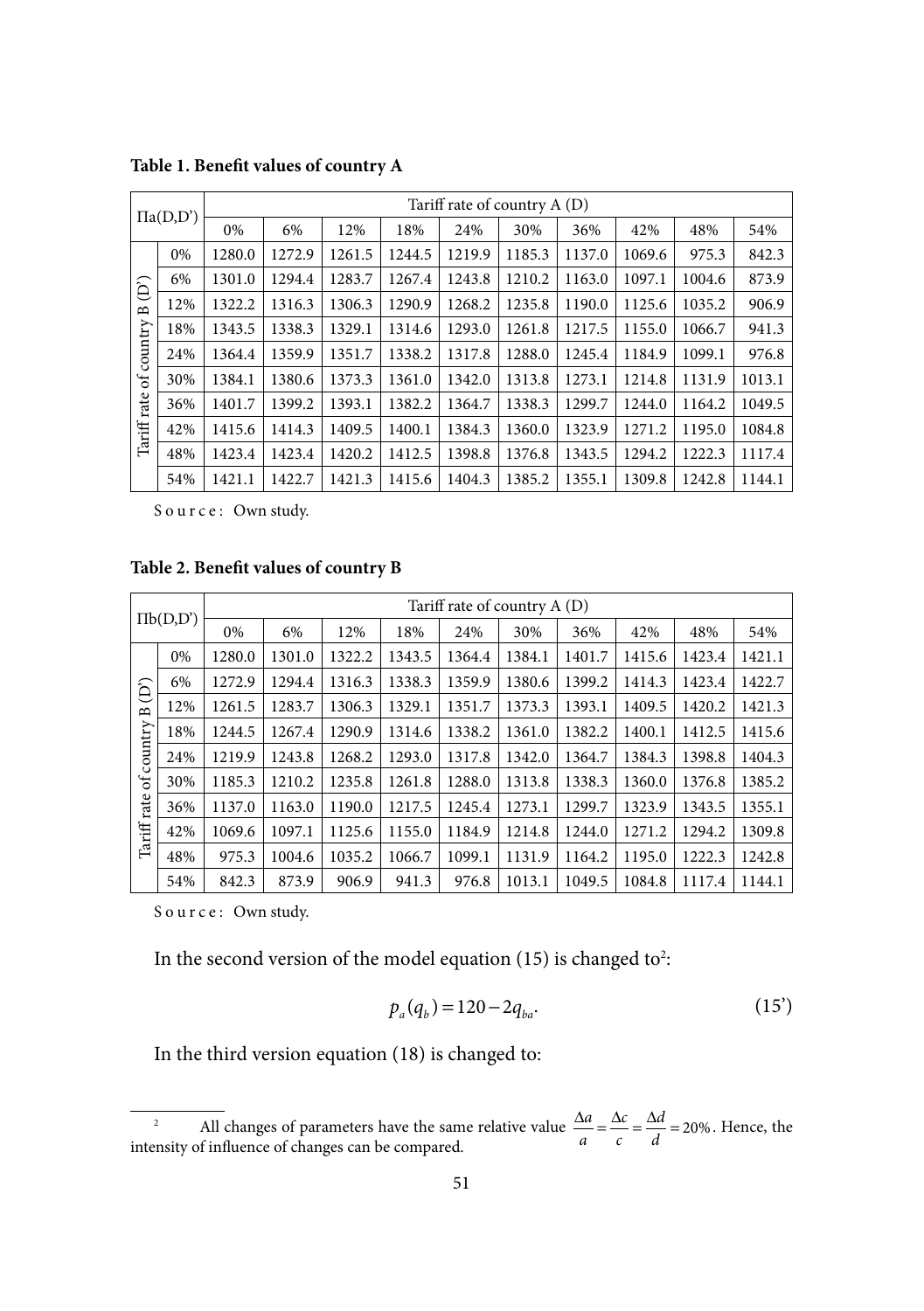$$
p_a(q_b)(1-D) = 24 + 0.5q_b.
$$
 (18)

Fourth version of the model includes equation (18) changed:

$$
p_a(q_b)(1 - D) = 20 + 0.6q_b.
$$
 (18")

Non-cooperative Nash equilibrium of the game is  $D = D' = 28.57\%$ . The choice of this strategy by both countries is a pair of strategies which are the best responses to each other. This pair of strategies is compliant with the equilibrium definition by Nash in nonzero games (Nash, 1950b). However, it is not an optimal solution in Pareto sense. Moving to the left, on the diagonal of the matrix we will find a solution which will increase benefits of both countries.

Benefit functions of both countries are continuous. Payoff matrices inform us only about their values for some pairs of arguments. Putting them on the figure can give an idea of the set of solutions on the plane. The graph informs us about its compactness, symmetry and convexity in the area of right hand, upper boundary representing an optimal subset in Pareto sense.



**Figure 4. Cooperative solution according to Nash bargaining scheme** Source: Own study

According to the first condition of Nash bargaining solution, the cooperative solution will lie on the right hand upper boundary of the set of solutions. The symmetry of the set in the first version of the model enables us to use a simplified pro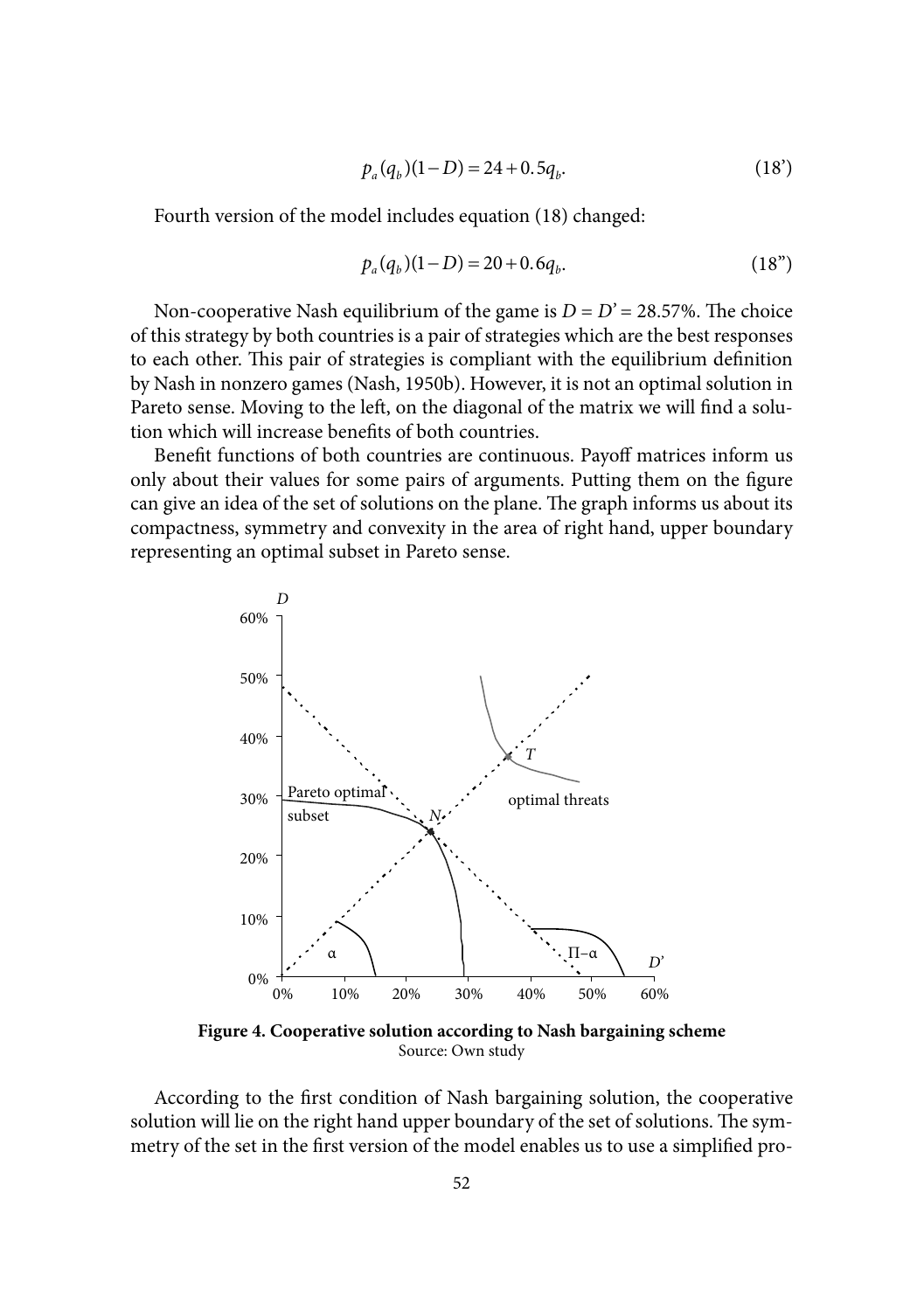cedure which would consist in finding such tariff rates, for both countries, at which the product:

$$
(\Pi_a(D_{N'} D'_{N}) - \Pi_a(D_T, D'_{T})) (\Pi_b(D_{N'} D'_{N}) - \Pi_b(D_T, D'_{T})) = \max.
$$
 (19)

In order to present a universal procedure, its general formula has been applied.

The first step will be to equal Jacobi determinant for both benefit functions to zero

$$
|J| = \begin{vmatrix} \frac{\partial \Pi_a}{\partial D} & \frac{\partial \Pi_a}{\partial D'} \\ \frac{\partial \Pi_b}{\partial D} & \frac{\partial \Pi_b}{\partial D'} \end{vmatrix} = 0.
$$
 (20)

This will let us single out an optimal subset in Pareto sense and subset of optimal threats from the set of solutions. However, before that we have to determine the form of derivatives necessary to use the equation (20). Their forms are as follows:

$$
\frac{\partial \Pi_a}{\partial D} = bq_b(D)\frac{\partial q_b}{\partial D} + q_b(D)p_a(D) + Dq_b(D)\frac{\partial p_a}{\partial D} + Dp_a(D)\frac{\partial q_b}{\partial D},\tag{21}
$$

$$
\frac{\partial \Pi_a}{\partial D'} = \frac{1}{2} \left( p_b(D') - \frac{c'}{1 - D'} \right) \frac{\partial q_a}{\partial D'} + \frac{1}{2} q_a(D') \left( \frac{\partial p_b}{\partial D'} - \frac{c'}{(1 - D')^2} \right),\tag{22}
$$

$$
\frac{\partial \Pi_b}{\partial D'} = b' q_a(D') \frac{\partial q_a}{\partial D'} + q_a(D') p_b(D') + D' q_a(D') \frac{\partial p_b}{\partial D'} + D' p_b(D') \frac{\partial q_a}{\partial D'},\tag{23}
$$

$$
\frac{\partial \Pi_b}{\partial D} = \frac{1}{2} \left( p_a(D) - \frac{c}{1 - D} \right) \frac{\partial q_b}{\partial D} + \frac{1}{2} q_b(D) \left( \frac{\partial p_a}{\partial D} - \frac{c}{(1 - D)^2} \right). \tag{24}
$$

The graphic picture of the set of combinations  $(D, D')$  satisfying the equation  $(20)$ was presented in Figure 4. Contrary to Figure 5, the set of solutions was presented in the system of coordinates identical with the arguments of benefit function. Both approaches are accepted. In the first (Figure 4) the set of optimal threats is situated outside the set of optimal combinations in Pareto sense. In the second instance it is the other way round. The boundaries of Pareto optimal set in Figure 4 are set by responses to zero rate strategies chosen by the opponent, which satisfies equation (20) in a symmetric model (29.25%).

Point *N* denotes a cooperative solution determined according to Nash bargaining proposition. Point *T* denotes its respective optimal threat point. To assign them one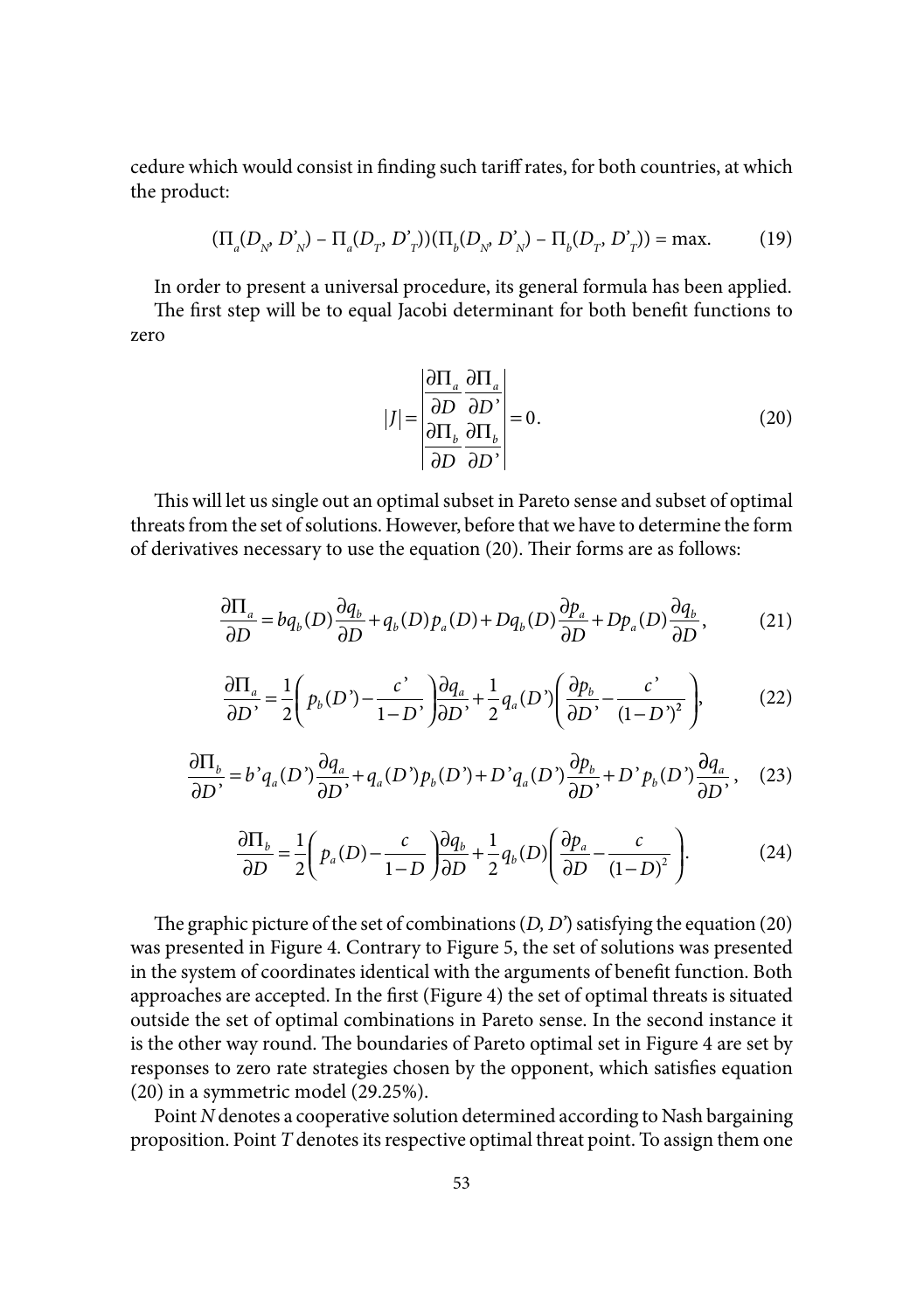has to use the fact that the slope of the tangent to the Pareto optimal set at point *N*  and the line joining points *N* and *T* compensate to zero (Nash, 1953). If coordinates of points *N* and *T* are denoted respectively as  $(D_{N}, D'_{N})$  and  $(D_{T}, D'_{T})$ , the slopes of suitable lines can be presented in the following way:

– the slope of the tangent can be expressed in two ways:

$$
tg(\Pi - \alpha) = \frac{\frac{\partial \Pi_b}{\partial D_N}}{\frac{\partial \Pi_a}{\partial D_N}} = \frac{\frac{\partial \Pi_b}{\partial D_N}}{\frac{\partial \Pi_a}{\partial D_N}},
$$
(25)

– the slope of the line joining points *N* and *T*:

$$
tg\alpha = \frac{\Pi_b(D_N, D_N) - \Pi_b(D_T, D_T)}{\Pi_a(D_N, D_N) - \Pi_a(D_T, D_T)}.
$$
\n(26)

Finally we get a set of four equations with four variables  $D_{N}D_{N}^{y}$ ,  $D_{T}$  and  $D_{T}^{y}$ .

- equation (20) with variables  $(D_{N}, D'_{N})$ ,
- equation (20) with variables  $(D_{\tau}, D'_{\tau})$ ,
- equating the right side of (26) to the middle part of (25) multiplied by –1,
- equating the right side of (26) to the last part of (25) multiplied by –1.

Solving these four equations produces Nash bargaining solution  $(D_{N}, D'_{N})$  accompanied by the pair of optimal threats  $(D_{\tau}, D_{\tau})$ .

The point of optimal threats calculated within Nash bargaining solution was applied as the *status quo* in the Kalai and Smorodinsky method. The coordinates of optimal threats point in Figure 5 "cuts" from the upper-right boundary of the set of solutions the Pareto optimal subset. The limits of this subset are points ( $\Pi_{\alpha T}$ ,  $\Pi_{\mu m}$ ) and  $(\Pi_{am}, \Pi_{bT})$ . Finding the Pareto optimal pairs of:  $\Pi_a(D_T, D'_T)$  with its supplement  $\Pi_{_{bm}}$  and  $\Pi_{_b}(D_{_{T}}, D^{'}_{_{T}})$  with its supplement  $\Pi_{_{am}},$  gives a pair of profits constituting coordinates of point *m* (Π*am*, Π*bm*). Kalai and Smorodinsky solution lies on the intersection of Pareto optimal set and the line *mT*.

Table 3 shows results of the research. Every analyzed version of the model brings both cooperative solutions. Either Nash bargaining scheme or Kalai and Smorodinsky can be applied to the model presented in this article.

First, symmetric version of the model brings the same cooperative solution regardless of an applied bargaining scheme. Bilaterally accepted tariff rate of 24.01% gives to the countries equal benefit of 1317.8. Optimal threats of both countries which "guard" the cooperative solutions, is the tariff rate 36.58%.

Growth of the demand in country A (*a > a'*) causes increase of the sum of benefits  $(\Pi_a + \Pi_b)$ . Thanks to this positive change, benefits of both countries also increase. Strategic position of country A is now stronger than in the symmetric version. It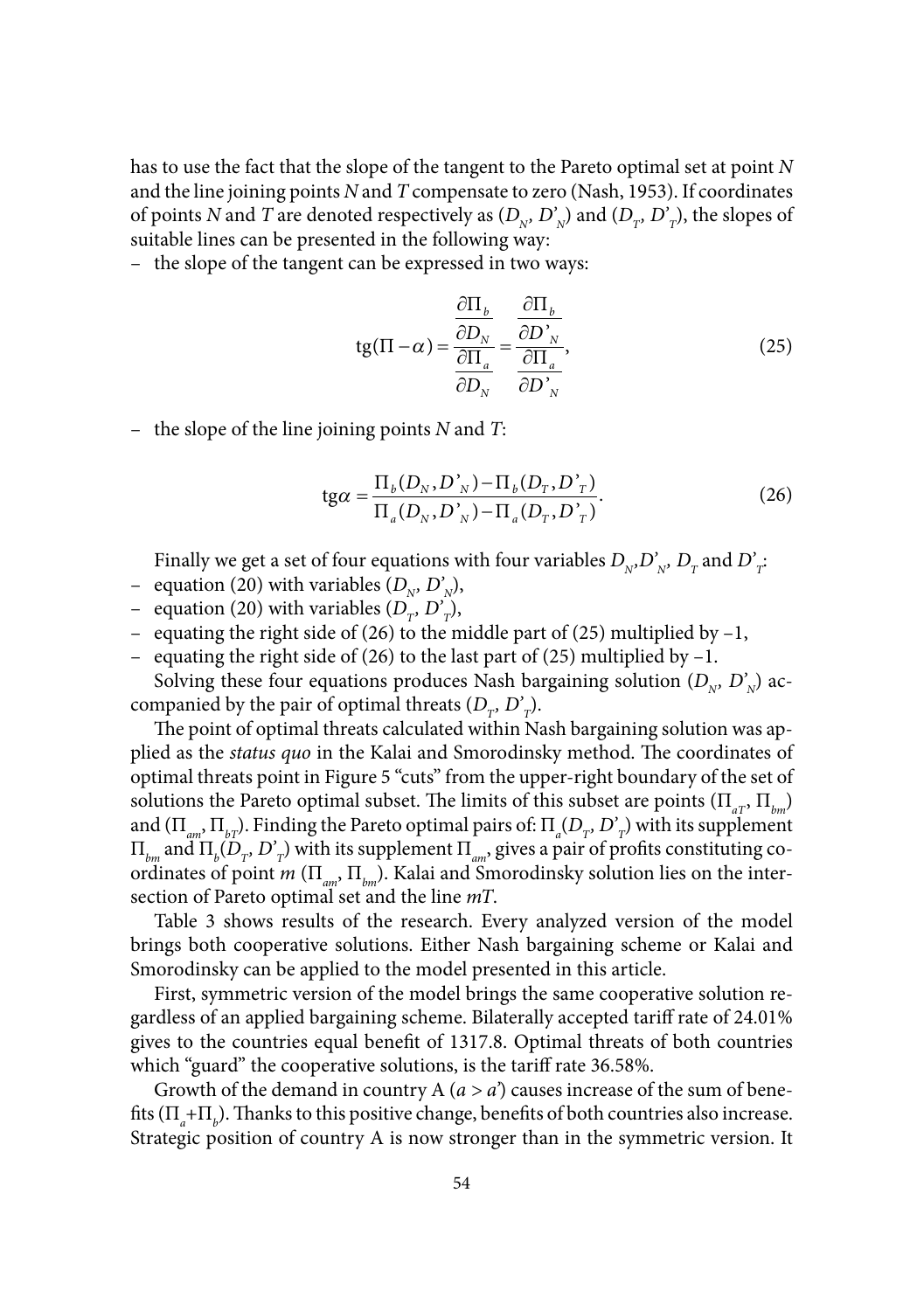

**Figure 5. Cooperative solution according to Kalai & Smorodinsky proposition** Source: Own study

protects the country's own greater market with higher tariff rates according to both bargaining solutions. Obviously, market price in country A is higher. Simultaneously, price in country B almost does not change. The same observation emerges as far as the market equilibrium quantity is concerned. The tariff rate of country B in com-

| Wariant                              |           | $D(\%)$ | D'(%) | $q_{h}(D)$ | $q_{\rho}(D')$ | $p_a(D)$ | $p_{\mu}(D')$ | $\Pi(D, D')$ | $\Pi_{\iota}(D, D')$ |
|--------------------------------------|-----------|---------|-------|------------|----------------|----------|---------------|--------------|----------------------|
|                                      | T         | 36.58   | 36.58 | 24.6       | 24.6           | 50.9     | 50.9          | 1297.6       | 1297.6               |
| $a = a'$ $b = b'$<br>$c = c' d = d'$ | N         | 24.01   | 24.01 | 27.7       | 27.7           | 44.6     | 44.6          | 1317.8       | 1317.8               |
|                                      | <b>KS</b> | 24.01   | 24.01 | 27.7       | 27.7           | 44.6     | 44.6          | 1317.8       | 1317.8               |
|                                      | T         | 38.78   | 35.49 | 31.0       | 24.9           | 58.0     | 50.3          | 1898.1       | 1454.3               |
| $a > a'$ $b = b'$<br>$c = c' d = d'$ | N         | 27.90   | 24.39 | 34.3       | 27.6           | 51.5     | 44.7          | 1917.9       | 1472.1               |
|                                      | KS.       | 28.33   | 23.74 | 34.1       | 27.8           | 51.7     | 44.4          | 1918.7       | 1471.3               |
|                                      | T         | 33.07   | 38.44 | 23.3       | 24.0           | 53.3     | 52.0          | 1190.8       | 1188.8               |
| $a = a'$ $b = b'$<br>$c > c' d = d'$ | N         | 20.51   | 23.45 | 26.6       | 27.8           | 46.9     | 44.3          | 1213.6       | 1286.3               |
|                                      | <b>KS</b> | 19.76   | 24.05 | 26.7       | 27.7           | 46.6     | 44.6          | 1212.6       | 1287.5               |
|                                      | T         | 37.61   | 39.39 | 22.9       | 23.7           | 54.1     | 53.0          | 1225.3       | 1306.7               |
| $a = a'$ $b = b'$<br>$c = c' d > d'$ | N         | 24.94   | 23.19 | 26.2       | 27.9           | 47.6     | 44.2          | 1251.0       | 1338.8               |
|                                      | <b>KS</b> | 24.23   | 23.81 | 26.4       | 27.8           | 47.3     | 44.5          | 1250.0       | 1340.1               |

**Table 3. Cooperative solutions with optimal threat points in four versions of the model**

Source: Own study.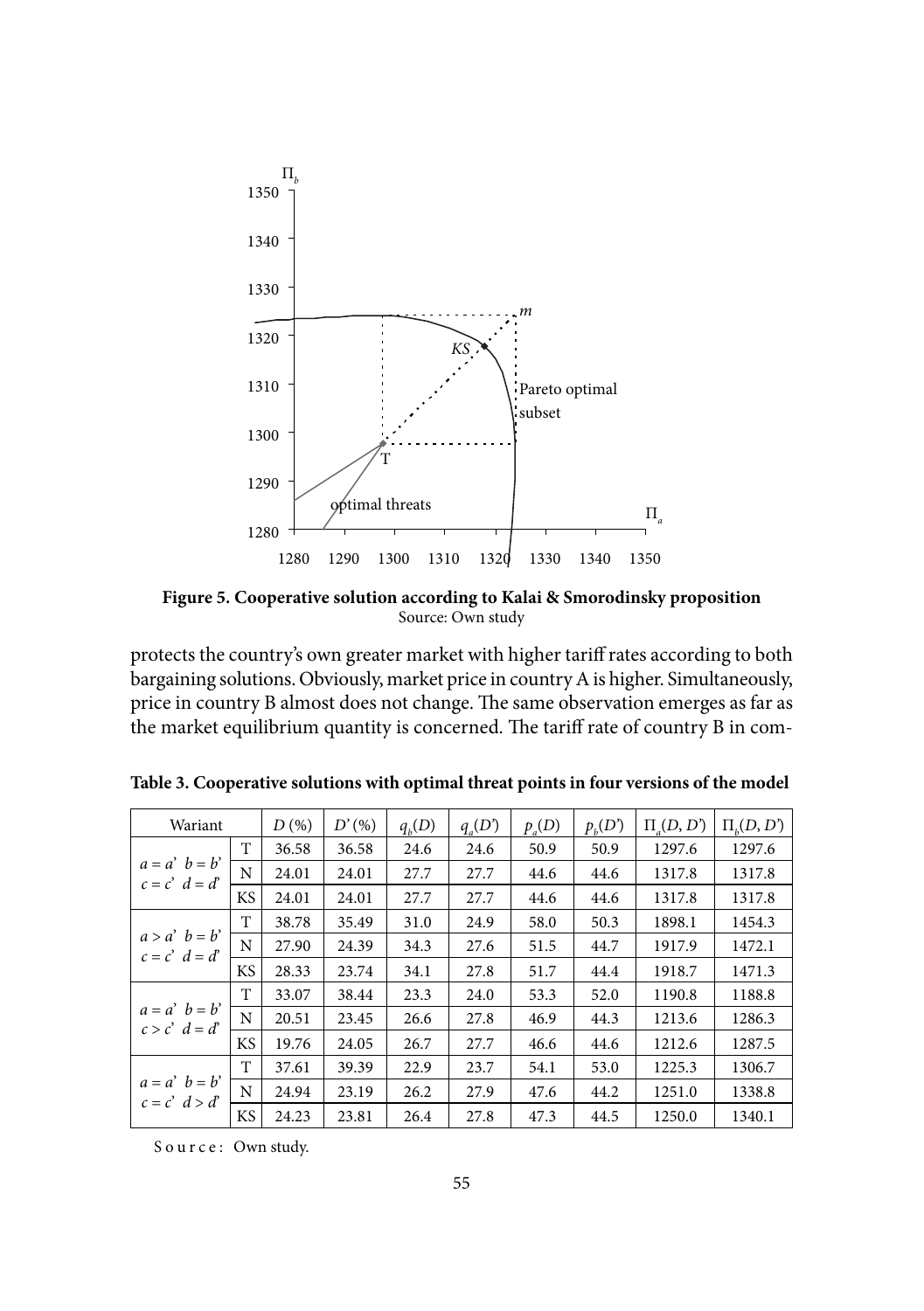parison to the symmetric version almost does not change (proposition *N* slightly rises *D*', method KS slightly lowers it). Nevertheless, benefit of country B increases significantly, thanks to the enlargement of the market on which firms from B operate. Benefits of country A increase much more intensely.

Parameter *c* or *c*' is the ordinate of aggregate marginal cost for the zero quantity. It is the minimum price level demanded by producers to supply the product. The lower the parameter  $c$ , the higher the technological potential of the country is. It can simply produce cheaper. The third version of the model  $(c > c')$  shows the consequences of competitive advantage of country B. The sum of benefits  $(\Pi_a + \Pi_b)$ lowers in comparison to the symmetric model. This change is transferred to the individual benefits, but in the case of country  $A$  it diminishes more significantly. Market price, quantity and the tariff rate do not change in country B in comparison to the first version, especially in KS cooperative solution (in Nash bargaining there are small differences). Country A, which produces its product at a higher cost, suffers greater decrease of benefits. It is accompanied by the higher market price, lower quantity and a significantly diminished tariff rate. Reduction of tariff, in country A stimulates import, which increases consumer surplus and budget income from duty tariffs. These benefits substitute a significant decrease of profits experienced by the firms from country A.

Parameter *d* or *d'* is the slope of the aggregate marginal cost of producers. The steeper the supply curve is, the faster the marginal cost grows. For smaller quantities the difference is not so significant, but when quantity increases the gap between marginal costs of the countries will be getting larger. The fourth version of the model with  $d > d$ ' brings reduction of the aggregate benefits  $(\Pi_a + \Pi_b)$  in comparison to the symmetric option, but not as significant as in the third one. There is another difference in comparison to  $c > c'$  version. Benefit of country B is higher than in the symmetric option. Again, market price and equilibrium quantity hardly change in country B. In country A the reactions of  $q_b(D)$  and  $p_a(D)$  have the same directions as in the third version, but are a little bit more intense. Tariff rate in country B slightly falls and in country A slightly rises. Average of *D* and *D'* is almost the same as in the symmetric version.

There is one interesting feature of the comparison of bargaining solutions. In every asymmetric version of the model the gap between benefits is larger within Kalai and Smorodinsky proposition. It exploits more intensely strategic advantage of the country. In the author's previous unpublished study where quantity variation duopoly was used, the observation was just the opposite. Nash bargaining solution differed profits more intensely. It may be concluded that the nature of bargaining solutions strongly depends on the nature of the model in which they are applied.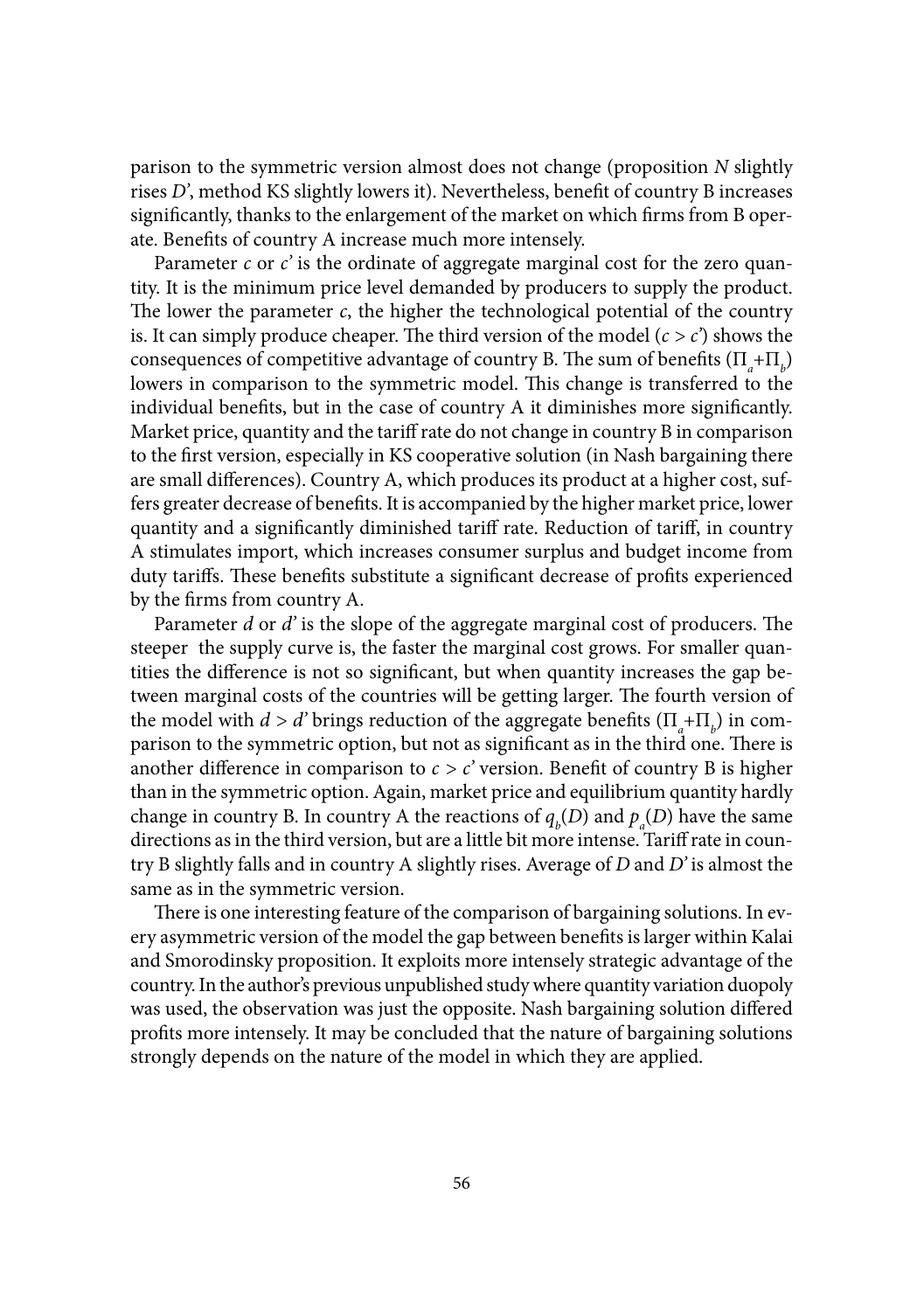### **5. Summary**

The purpose of the article was to show the possibility of using chosen bargaining solutions to find the cooperative solution in a specific bargaining situation. The situation concerned determining tariff rates in trade exchange between two countries. Based on the mechanism of a simple model, benefit functions were built for both parties. These functions depended on the players' own strategy and the strategy of the negotiating partners. The result was a game in which tariff rates became the strategies, countries participating in trade exchange were the players, and the payoffs were benefit values for specific pairs of strategies. It was a nonzero game. It happens very often that in the games of this type, the solution, which consists in finding Nash equilibrium, is not optimal in Pareto sense. Both players can benefit from an agreeable choice of a solution which meets this criterion and satisfies the sense of justice for both parties. Nash bargaining solution and Kalai and Smorodinsky proposition are a formal tool to indicate such a course of action.

Calculations, which were made, confirmed that using both solution lets us indicate the cooperative solution in a chosen bargaining situation. Their outcome confirmed hypothetical indication based on the analysis of payoffs matrices. In addition, the application of Nash bargaining solution enabled the author to determine pairs of strategies of optimal threats, which can be used in case the players give up the cooperative solution. Application of chosen bargaining solutions brought the conclusion that the outcome of indications of cooperative solutions strongly depends on the nature of the explored economic model.

The examination of influence parameters' changes proved that worsening the situation of the subject led to decrease of its benefit in every case. In one case it also caused the decrease of benefit of the other party.

Achievinh the purpose of the article creates a perspective for further research. It would be interesting to show how the cooperative solution would change if there was a non perfect competition in both markets.

#### *References*

Blaug M. (2000), *Teoria ekonomii. Ujęcie retrospektywne*, PWN, Warszawa.

Kalai E., Smorodinsky M. (1975), *Other Solutions to Nash's Bargaining Problem*, Econometrica vol. 43, pp. 513-518.

Luce R.D., Raiffa H. (1964), *Gry i decyzje*, PWN, Warszawa.

Mayberry J.P., Nash J.F., Shubik M. (1953), *A Comparison of Treatments of a Duopoly Situation*, Econometrica vol. 21, pp. 141-154.

Nash J.F. (1950a), *The Bargaining Problem*, Econometrica vol. 18, pp. 55-162.

Nash J.F. (1950b), *Equilibrium Points in N-Person Games*, Proceedings of the National Academy of Sciences of the United States of America vol. 36, pp. 48-49.